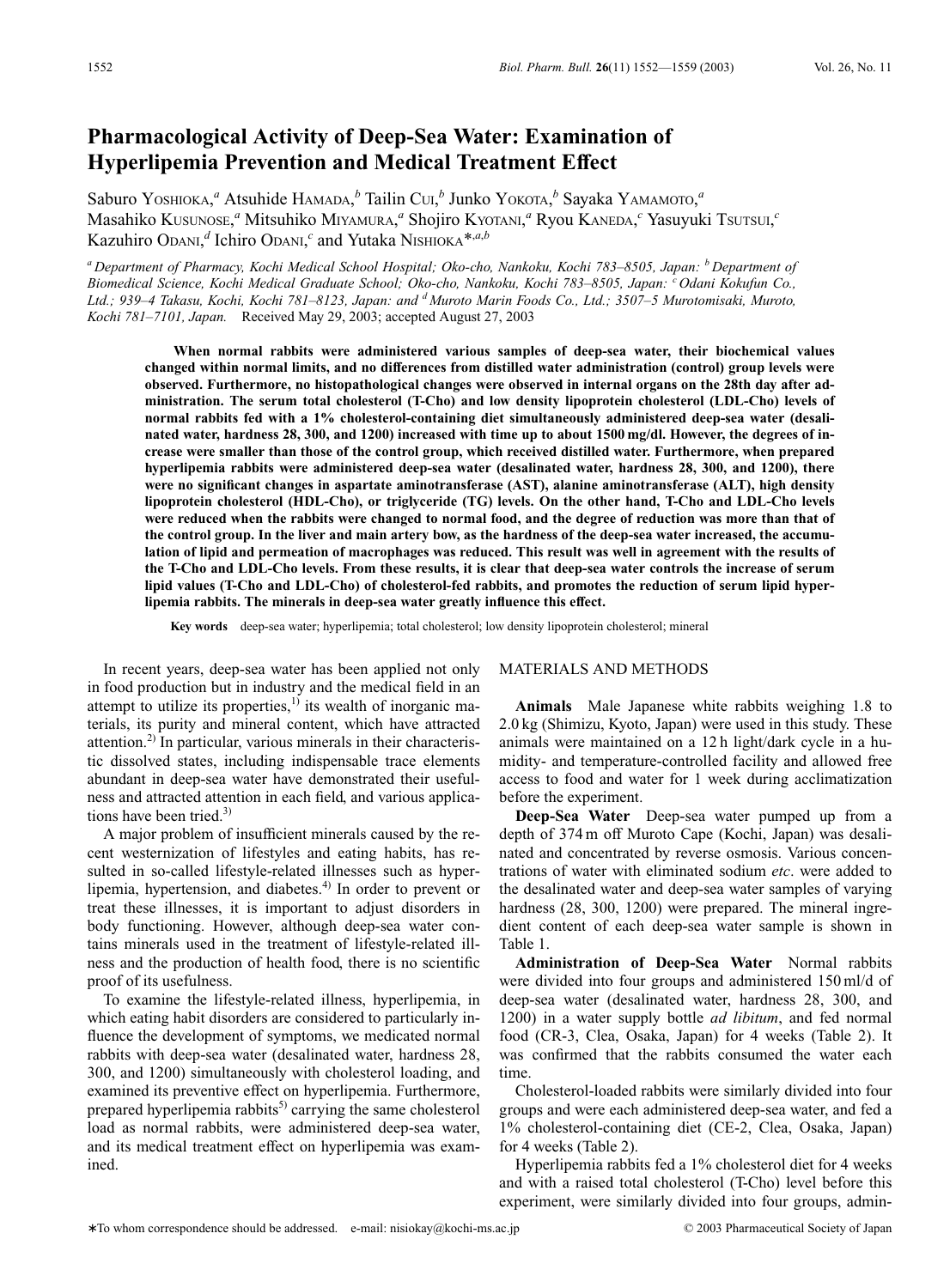istered with deep-sea water and simultaneously fed normal food for 4 weeks (Table 2).

A distilled water administration group was used as the control. Body weight was measured weekly.

**Measurement of Biochemical Values** Blood samples were collected from the ear vein of each rabbit after 0, 7, 14, 21, and 28 d, and centrifuged to obtain sera. Serum aspartate aminotransferase (AST), alanine aminotransferase (ALT) activities and levels of T-Cho, high density lipoprotein cholesterol (HDL-Cho), and triglyceride (TG) were measured using Fuji Drichem (Fujifilm Medical Co. Ltd., Japan). The low density lipoprotein cholesterol (LDL-Cho) value was calculated from the presumed formula of Friedewald $^{6}$ ) using the T-Cho, HDL-Cho, and TG values.

**Pathologic Histological Observation** On the 28th day after deep-sea water administration, the rabbits were exsanguinated under general anesthesia (sodium pentobarbital, 20—30 mg/kg, i.v.). The liver, kidney, stomach, duodenum, large intestine, and main artery bow were collected at necropsy. Further, a portion of each liver and main artery bow was imbedded in paraffin, sectioned by microtome, and stained with HE.

**Statistical Analysis** All data are presented as the means $\pm$ S.E.M. of 6 experiments. Statistical analysis was performed by analysis of variance (ANOVA) followed by the Dunnett's test. Differences were accepted as statistically significant at  $p$  values  $\leq 0.05$ .

Table 1. Mineral Ingredient Content of Each Deep-Sea Water

| Mineral<br>ingredient <sup>a)</sup> | Content $(mg/l)$     |                                         |     |      |  |  |
|-------------------------------------|----------------------|-----------------------------------------|-----|------|--|--|
|                                     | Desalinated<br>water | Hardness <sup>b</sup> of deep-sea water |     |      |  |  |
|                                     |                      | 28                                      | 300 | 1200 |  |  |
| Na                                  | 4.2                  | 49                                      | 58  | 44   |  |  |
| Ca                                  | N.D. <sup>c</sup>    | 1.8                                     | 20  | 86   |  |  |
| Mg                                  | 0.08                 | 5.6                                     | 60  | 240  |  |  |
| K                                   | 0.2                  | 2.0                                     | 19  | 17   |  |  |

*a*) Measurement of analysis: Na, Ca, Mg; ICP atomic emission spectrometry, K; atomic absorption spectrophotometry. *b*) Hardness: Ca(mg/l)×2.5+Mg(mg/l)×4.1. *c*) N.D.: not detected.

Table 2. Experimental Design

## RESULTS

**Weight Change of Rabbits during Deep-Sea Water Administration** All the rabbits survived the experimental period. There were no remarkable differences in the body weights between the control and deep-sea water administration groups (data not shown).

**Influence of Deep-Sea Water Administration on Normal Rabbits. Biochemical Values** Changes in the biochemical values after deep-sea water administration in normal rabbits are shown in Fig. 1.

No differences were observed in AST levels between the administration groups on the measurement days. In the administration groups, no changes over time from the initial levels were observed, and any changes were within normal ranges. On the other hand, for ALT levels, significant differences were observed between the administration groups  $(p<0.001)$ . Although the values changed within normal ranges, a low level was shown in the desalinated water administration group compared with other administration groups.

No differences of T-Cho, HDL-Cho, LDL-Cho and TG levels were observed in serum lipid between the administration groups in distributed analysis. Although all index levels changed within normal ranges from the initial levels, in the T-Cho and TG levels, differences were observed on the measurement days in distributed analysis  $(p<0.01)$ .

**Pathologic Histological Observations** No visible gross changes such as swelling or bleeding were observed in any organ or tissue at necropsy on the 28th day after deep-sea water administration. No pathological changes were observed in the liver or main artery bow stained with HE.

**Influence of Deep-Sea Water Administration on Cholesterol-Fed Breeding Rabbits. Biochemical Values** Changes in the biochemical values after deep-sea water administration to 1% cholesterol-fed breeding rabbits are shown in Fig. 2.

No differences were observed in AST levels between the administration groups on the measurement days. In addition, no changes over time from the initial levels were observed, and the values changed within the normal ranges. On the other hand, for ALT levels, differences were observed between administration groups  $(p<0.01)$  on the measurement

| Group (treatment)               |   | Water $(150 \text{ ml/d})$     | Diet           | Time in weeks | Number of animals |
|---------------------------------|---|--------------------------------|----------------|---------------|-------------------|
| Normal                          | A | Control (distilled water)      | Normal         |               |                   |
|                                 | B | Desalinated water              | Normal         |               |                   |
|                                 | С | Deep-sea water (hardness 28)   | Normal         |               |                   |
|                                 | D | Deep-sea water (hardness 300)  | Normal         |               |                   |
|                                 | E | Deep-sea water (hardness 1200) | Normal         |               |                   |
| Cholesterol (preventive effect) | A | Control (distilled water)      | 1% cholesterol |               |                   |
|                                 | B | Desalinated water              | 1% cholesterol |               |                   |
|                                 | С | Deep-sea water (hardness 28)   | 1% cholesterol |               |                   |
|                                 | D | Deep-sea water (hardness 300)  | 1% cholesterol |               |                   |
|                                 | E | Deep-sea water (hardness 1200) | 1% cholesterol |               |                   |
| Hyperlipemia (treatment effect) | A | Control (distilled water)      | Normal         |               |                   |
|                                 | B | Desalinated water              | Normal         |               |                   |
|                                 | С | Deep-sea water (hardness 28)   | Normal         |               |                   |
|                                 | D | Deep-sea water (hardness 300)  | Normal         |               |                   |
|                                 | E | Deep-sea water (hardness 1200) | Normal         |               |                   |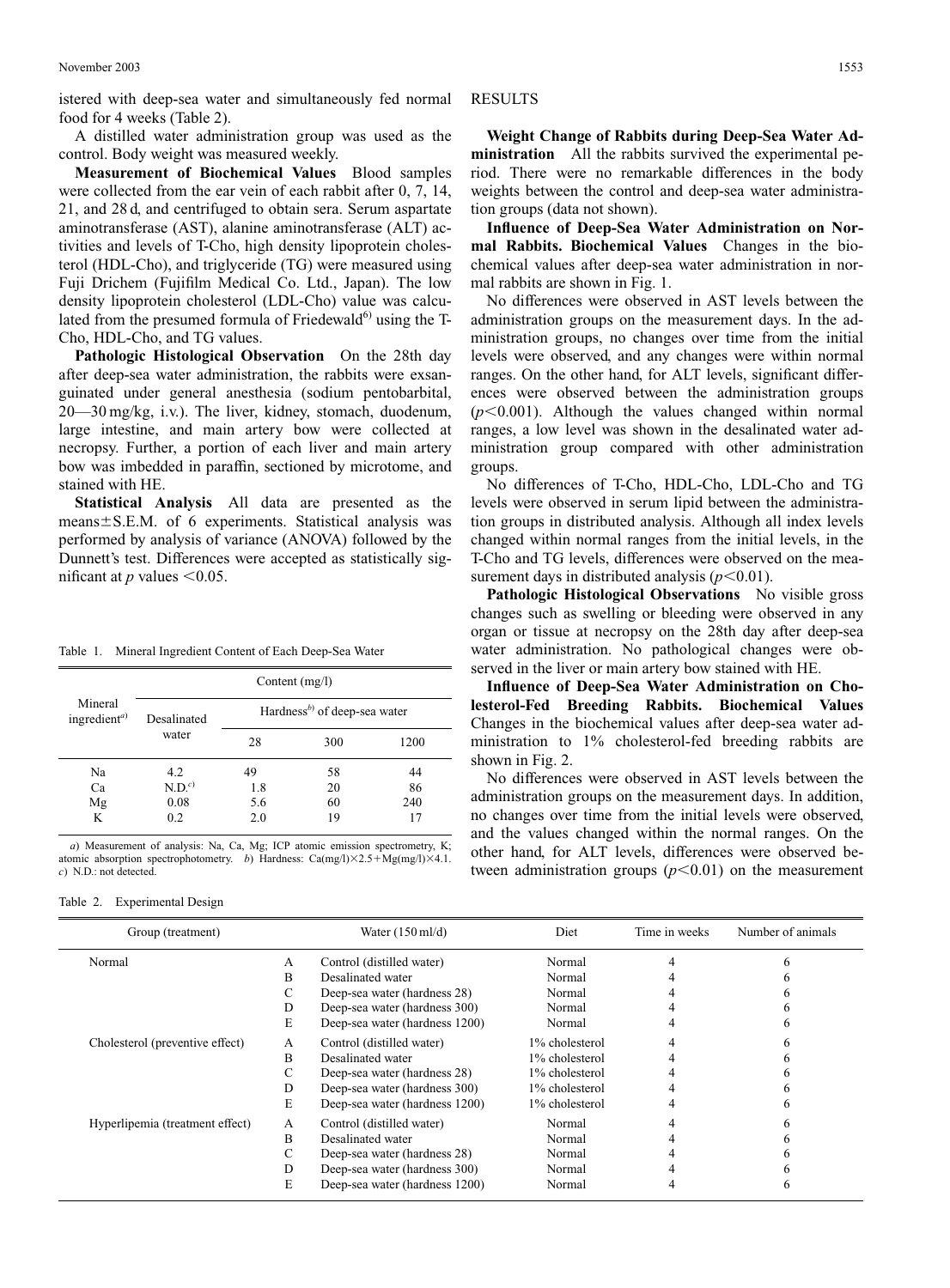

Fig. 1. Effect of Deep-Sea Water on Normal Biochemical Values

Rabbits received distilled water (O), desalinated water ( $\triangle$ ), deep-sea water (hardness 28) ( $\blacktriangle$ ), deep-sea water (hardness 300) ( $\blacklozenge$ ) and deep-sea water (hardness 1200) ( $\blacksquare$ ). Values are expressed as the means $\pm$ S.E.M. ( $n=6$ ).  $\ast p<0.05$ , significantly different from the distilled water groups.

days  $(p<0.001)$ . The values showed a tendency to increase over time, and after the 14th day, a high value was shown in the control distilled water administration group.

Furthermore, in serum lipid, differences were observed between the administration groups  $(p<0.01)$  on the measurement days  $(p<0.001)$  in T-Cho and LDL-Cho levels. T-Cho and LDL-Cho levels of the 1% cholesterol diet breeding rabbits increased quickly from the initial level to 14 d after administration, and showed 1500 or more mg/dl on the 14th day. After the 14th day, it increased gradually. Furthermore, T-Cho and LDL-Cho levels on the 28th day after administration in the desalinated water group  $(1570.0 \pm 48.8,$  $1525.3 \pm 51.2$  mg/dl) and deep-sea water group for each hardness (hardness 28: 1697.5 ± 118.6, 1659.0 ± 119.1 mg/dl, hardness 300:  $1613.3 \pm 77.8$ ,  $1570.9 \pm 79.1$  mg/dl, hardness 1200:  $1688.3 \pm 138.2$ ,  $1654.4 \pm 137.3$  mg/dl) were lower than those of the control distilled water administration group  $(1727.5 \pm 118.4, 1672.0 \pm 124.3 \text{ mg/dl}).$ 

On the other hand, although no differences in the HDL-Cho and TG levels were observed between the administration groups, differences were observed on the measurement days  $(p<0.001)$ . However, all index values changed within normal ranges from the initial level.

Differences in T-Cho and LDL-Cho levels were observed between each of the deep-sea water administration groups. In order to identify the speed of rise in each group after deepsea water administration, logarithmic straight line approximation was performed and the time scale was compared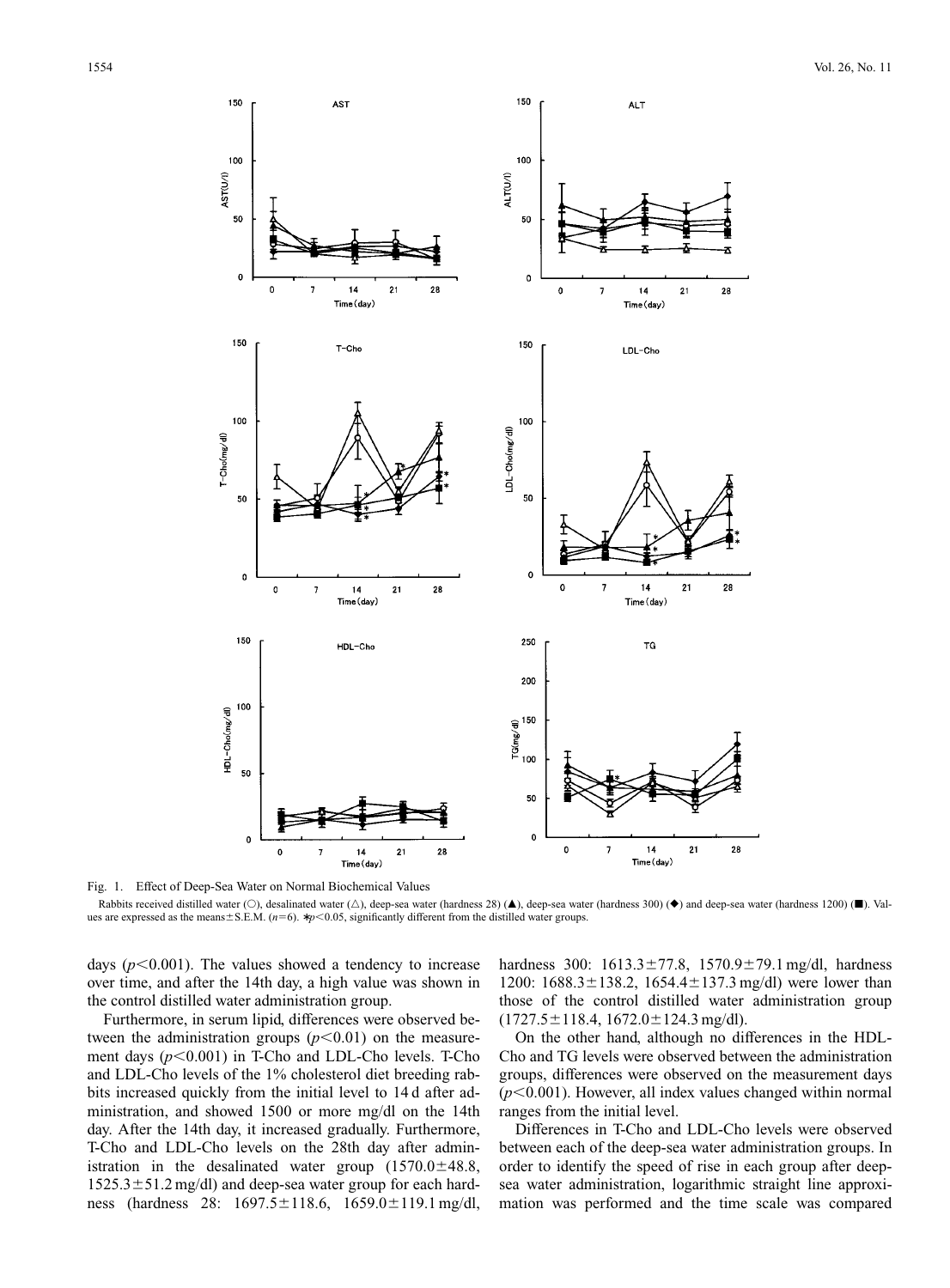

Fig. 2. Effect of Deep-Sea Water on Biochemical Values of 1% Cholesterol-fed Rabbits

Rabbits received distilled water ( $\odot$ ), desalinated water ( $\triangle$ ), deep-sea water (hardness 28) ( $\blacktriangle$ ), deep-sea water (hardness 300) ( $\blacklozenge$ ) and deep-sea water (hardness 1200) ( $\blacksquare$ ). Values are expressed as the means±S.E.M. (*n*=6). \* *p*<0.05, significantly different from the distilled water groups.

 $(r=0.8909-0.9475)$ .

The rate constant of deep-sea water to 1% cholesterol-fed breeding rabbits, the days necessary to attain 1500 mg/dl of T-Cho and LDL-Cho levels, and the rate of rise control are shown in Table 3. For T-Cho and LDL-Cho, the rate constant had the largest contrast, and was in the order of hardness 1200, 28, and 300 and then desalinated water.

It is presumed from the table of transition time of these T-Cho and LDL-Cho levels that 1500 mg/dl was the balanced level. The desalinated water, hardness 28, and hardness 300 administration groups were 28.7 d, 25.5 d, and 24.6 d, respectively, and the days necessary to attain a T-Cho value of 1500 mg/dl increased compared with 18.5 d for the control group. However, in the hardness 1200 administration group

(19.8 d), the difference from the control group was small. Furthermore, desalinated water, hardness 28, and hardness 300 administration groups were 30.9 d, 27.1 d, and 25.0 d, respectively, and the days necessary to attain a LDL-Cho level of 1500 mg/dl increased compared with 20.1 d for the control group. However, in the hardness 1200 administration group (21.0 d), the difference from the control group was small.

The rate of rise control was calculated from the T-Cho and LDL-Cho levels of each deep-sea water group on the days (18.5 d, 20.1 d) when the T-Cho and LDL-Cho levels of the control distilled water administration group reached 1500 mg/dl from the approximation formula, and 1500 mg/dl calculated from the ratio with the control group. The rate of rise control showed the desalinated water administration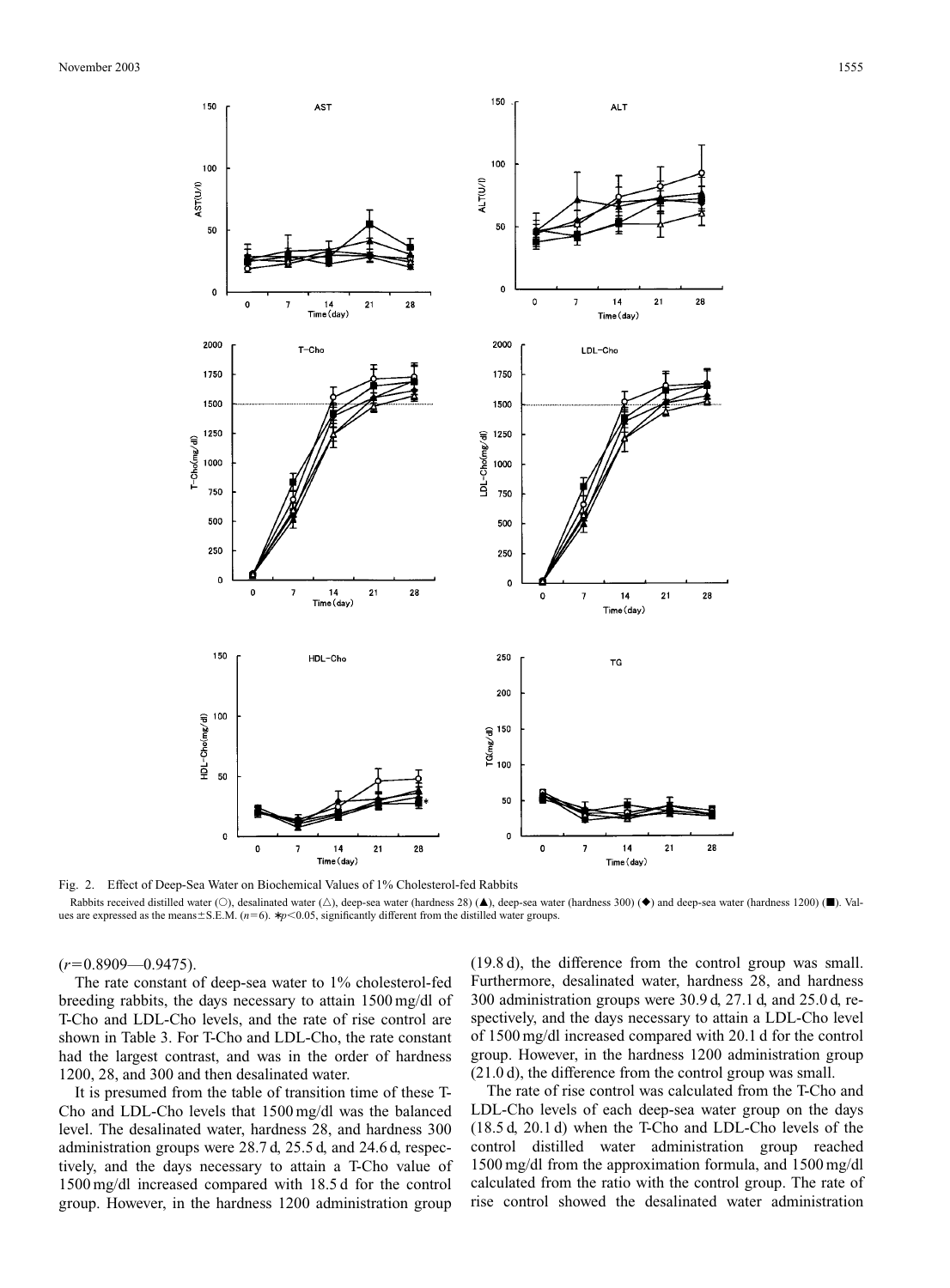Table 3. Effect of Deep-Sea Water on T-Cho and LDL-Cho of 1% Cholesterol-fed Rabbits

|       |                                | T-Cho                                                                                |                                                           | LDL-Cho                                                                              |                                                           |
|-------|--------------------------------|--------------------------------------------------------------------------------------|-----------------------------------------------------------|--------------------------------------------------------------------------------------|-----------------------------------------------------------|
| Group |                                | Time to attain<br>$1500 \,\mathrm{mg/dl}^{a)}$<br>(Rate constant <sup>b)</sup> ) (d) | Rate of rise control <sup><math>c</math>)</sup><br>$(\%)$ | Time to attain<br>$1500 \,\mathrm{mg/dl}^{a)}$<br>(Rate constant <sup>b)</sup> ) (d) | Rate of rise control <sup><math>c</math>)</sup><br>$(\%)$ |
| А     | Control (distilled water)      | 18.5 (1219)                                                                          |                                                           | 20.1 (1205)                                                                          |                                                           |
| B     | Desalinated water              | 28.7 (1064)                                                                          | 13.6                                                      | 30.9(1059)                                                                           | 13.2                                                      |
| С     | Deep-sea water (hardness 28)   | 25.5 (1134)                                                                          | 10.6                                                      | 27.1 (1133)                                                                          | 9.8                                                       |
| D     | Deep-sea water (hardness 300)  | 24.6 (1118)                                                                          | 9.2                                                       | 25.0(1113)                                                                           | 8.9                                                       |
| E     | Deep-sea water (hardness 1200) | 19.8 (1171)                                                                          | 2.3                                                       | 21.0 (1169)                                                                          | 1.5                                                       |

*a*) Balanced value on T-Cho and LDL-Cho. *b*) Inclination of the straight line at the time of making a time scale to logarithm. *c*) The rate to 1500 mg/dl of each groups in the time of T-Cho and LDL-Cho reaching 1500 mg/dl in control group.



Fig. 3. Photomicrographs of the Main Artery Bow in 1% Cholesterol-fed Rabbits Administered Deep-Sea Water for 28 d A: normal rabbit; B: distilled water (control); C: desalinated water; D, E and F: deep-sea water (hardness 28, 300 and 1200). HE stain, magnification ×200.

group to be the largest at 13.6 or 13.2%, and was in the order of hardness 28, 300, and 1200.

**Pathologic Histological Observations** No visible gross changes such as swelling and bleeding were observed in any organ or tissue at necropsy on the 28th day after deep-sea water administration. No pathological changes were observed in the HE-stained liver.

However, in the main artery of all medicated groups, very small white droplets, which seemed to be lipid deposition, were observed.

Photomicrographs of HE-stained main artery bows after the 28th day of deep-sea water administration are shown in Fig. 3. In all administration groups, a slight permeation of macrophages, considered to be signs of arteriosclerosis, was observed. There were no differences among the groups.

**Influence of Deep-Sea Water Administration on Hyperlipemia Rabbits. Biochemical Values** Changes in the biochemical values after deep-sea water administration to hyperlipemia rabbits are shown in Fig. 4.

No differences were observed in the AST levels between the administration groups on the measurement days. In addition, for each administration group, no changes were observed over time from the initial levels, and the values changed within normal ranges. On the other hand, for the ALT levels, differences were observed on the measurement days  $(p<0.01)$ . The values in the administration group changed within normal ranges.

Differences were observed  $(p<0.001)$  in T-Cho and LDL-Cho levels between measurement days. Although the index levels changed within normal ranges from the initial level, in T-Cho and TG levels, differences were observed on the measurement days  $(p<0.01)$ . The values decreased quickly until the 7th day after the initial value, and a subsequent tendency to dwindle was observed.

Furthermore, T-Cho and LDL-Cho levels on the 28th day after administration for the desalinated water group  $(110.2 \pm 27.3, 71.7 \pm 27.5$  mg/dl) and deep-sea water group of each hardness level (hardness  $28: 82.7 \pm 15.3$ ,  $49.0 \pm$ 13.1 mg/dl, hardness 300:  $68.7 \pm 16.1$ ,  $31.3 \pm 13.4$  mg/dl, hardness 1200:  $60.8 \pm 9.7$ ,  $31.2 \pm 8.5$  mg/dl) were lower than those of the control distilled water administration group  $(133.0 \pm 26.7, 98.5 \pm 25.2 \text{ mg/dl}).$ 

On the other hand, for the HDL-Cho values, differences were observed on the measurement days between the administration groups in distributed analysis ( $p$ <0.01 and  $p$ <0.01). Although the values on the 7th day of administration were higher, they changed within normal limits from the 14th or subsequent days. As for TG values, differences were observed on the measurement days  $(p<0.01)$ . A transient rise was observed on the 7th day in the distilled water, desalinated water, and the hardness 28 deep-sea water administration groups.

In the T-Cho and LDL-Cho levels, differences were observed between each of the deep-sea water administration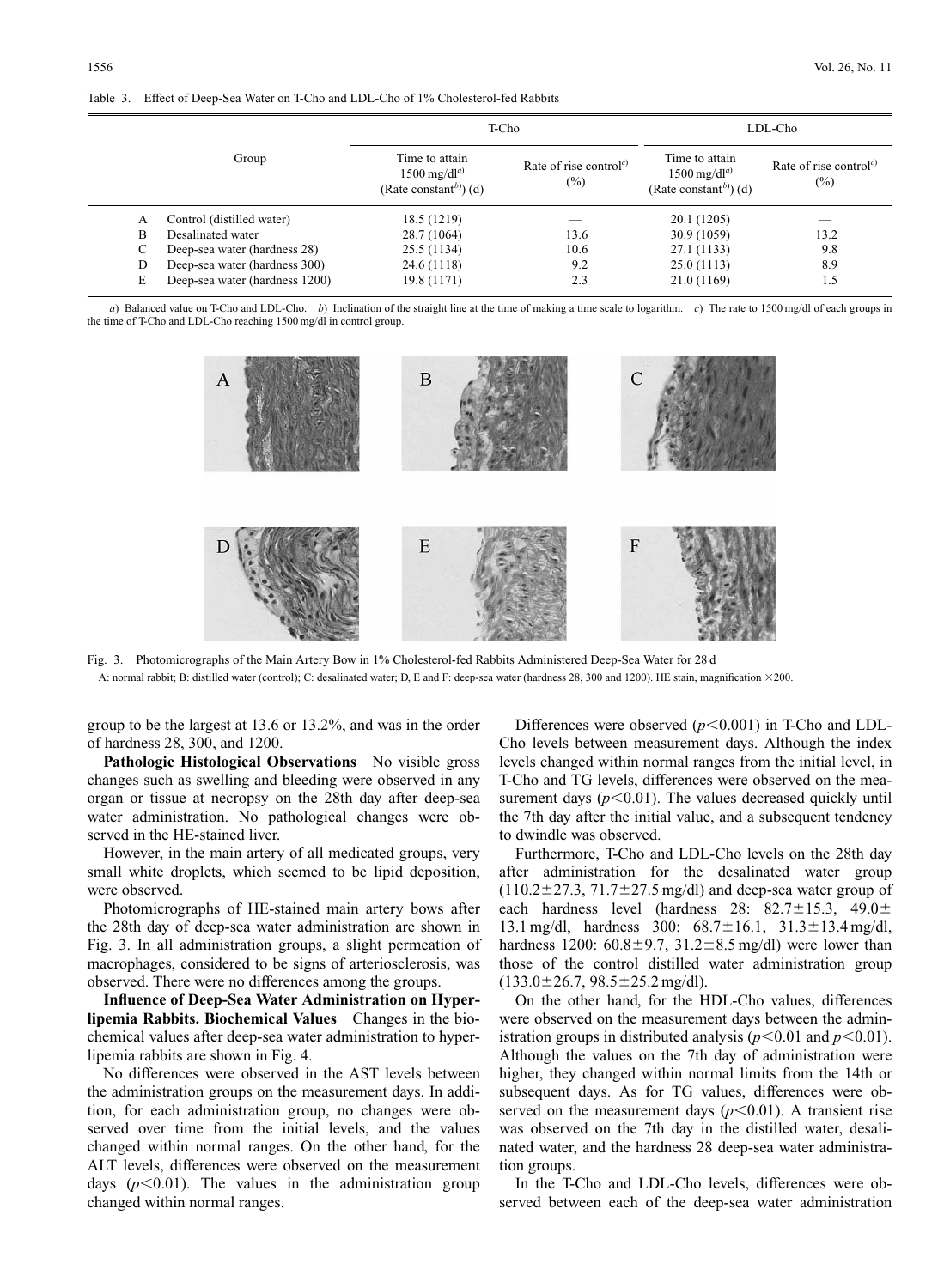

Fig. 4. Effect of Deep-Sea Water on Biochemical Values of Hyperlipemia Rabbits

Rabbits received distilled water (O), desalinated water ( $\triangle$ ), deep-sea water (hardness 28) ( $\blacktriangle$ ), deep-sea water (hardness 300) ( $\blacklozenge$ ) and deep-sea water (hardness 1200) ( $\blacksquare$ ). Values are expressed as the means $\pm$ S.E.M. ( $n=6$ ).  $\ast p$ <0.05, significantly different from the distilled water groups.

groups. In order to clarify the decline in kinetics in each group after deep-sea water administration, logarithmic, straight line approximation was performed and the time scale was compared  $(r=0.9579-0.8769)$ .

In the rate constant of deep-sea water in hyperlipemia rabbits, the necessary days to attain 50 mg/dl T-Cho and 25 mg/dl LDL-Cho levels, and the rates of decline are shown in Table 4.

The negative rate constant of the various deep-sea water administration groups in T-Cho and LDL-Cho was large, in the order of distilled water, desalinated water, and hardness 28, 300, and 1200. The days required to attain normal T-Cho values calculated from each straight-line approximation formula and the LDL-Cho value varied little for the deep-sea water compared with the control group (distilled water administration group). For T-Cho, the days needed to attain the normal value was shortest in the hardness 1200 administration groups (27.9 d) and prolonged in order of hardness 300, 28 and desalinated water. On the other hand, for LDL-Cho, in the hardness 300 administration groups, it was shortened (27.3 d) and prolonged in order of hardness 1200, 28 and desalinated water.

Pathologic Histological Observations No visible gross changes such as swelling or bleeding were observed in any organ or tissue at necropsy on the 28th day. Photomicrographs of the HE-stained liver and main artery bow on the 28th day are shown in Figs. 5 and 6.

As shown in Fig. 5, in the liver, lipid accumulations were observed for each group. The degree of accumulation was small in the order of hardness 28, 300, and 1200. Further-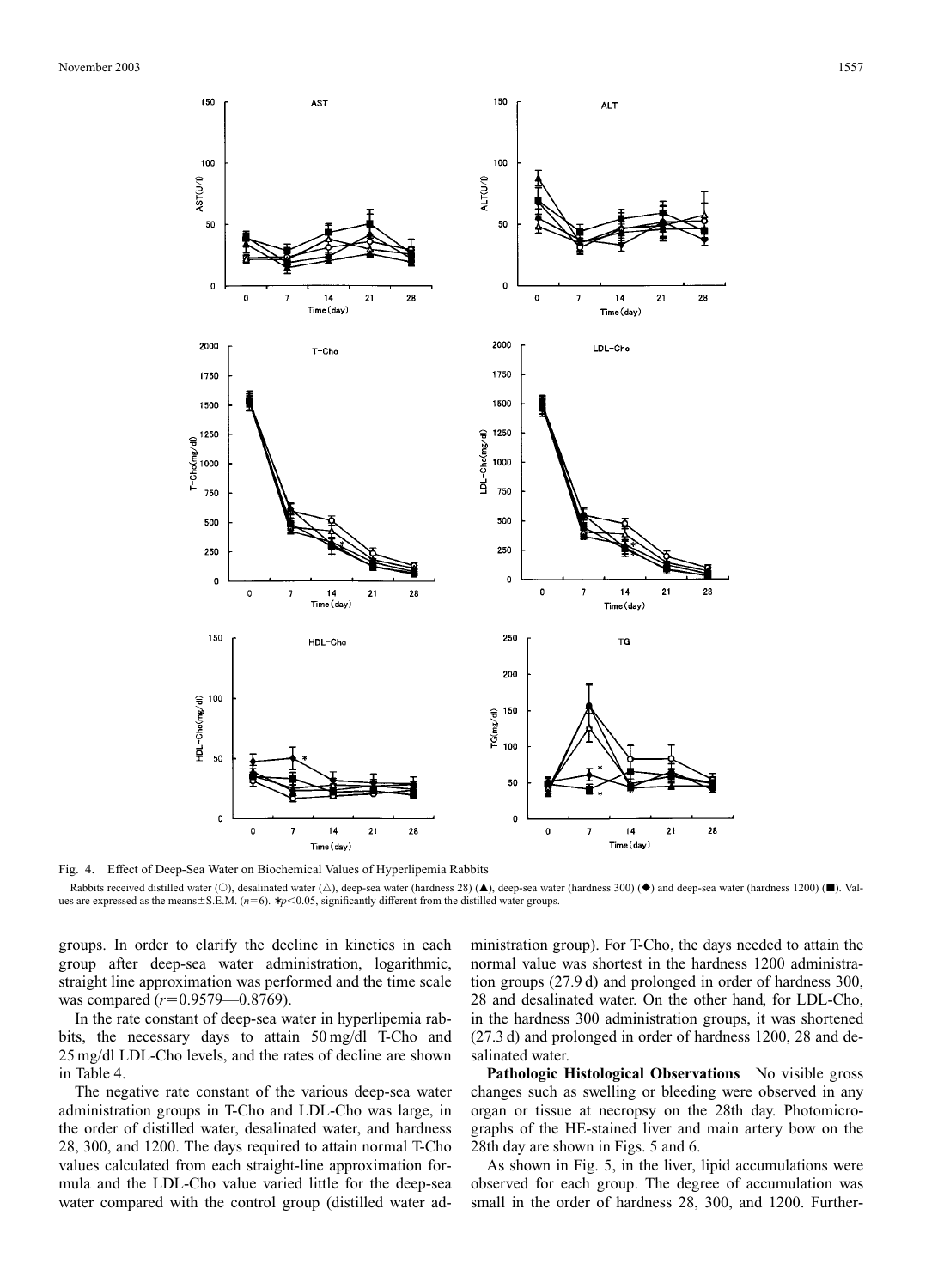#### Table 4. Effect of Deep-Sea Water on T-Cho and LDL-Cho of Hyperlipemia Rabbits

|       |                                | T-Cho                                                                                 |                                                      | LDL-Cho                                                                               |                                                      |
|-------|--------------------------------|---------------------------------------------------------------------------------------|------------------------------------------------------|---------------------------------------------------------------------------------------|------------------------------------------------------|
| Group |                                | Time to attain<br>$50 \text{ mg}/\text{d}l^{a}$<br>(Rate constant <sup>b)</sup> ) (d) | Rate of decline<br>promotion <sup>c)</sup><br>$(\%)$ | Time to attain<br>$25 \text{ mg}/\text{d}l^{d}$<br>(Rate constant <sup>b)</sup> ) (d) | Rate of decline<br>promotion <sup>c)</sup><br>$(\%)$ |
| A     | Control (distilled water)      | $37.8(-0.268)$                                                                        |                                                      | $39.5(-0.311)$                                                                        | $\overline{\phantom{a}}$                             |
| B     | Desalinated water              | $34.2(-0.285)$                                                                        | 17.1                                                 | $34.8(-0.343)$                                                                        | 27.2                                                 |
| C     | Deep-sea water (hardness 28)   | $31.7(-0.306)$                                                                        | 37.8                                                 | $32.4(-0.367)$                                                                        | 50.3                                                 |
| D     | Deep-sea water (hardness 300)  | $29.0(-0.353)$                                                                        | 48.3                                                 | $27.3(-0.465)$                                                                        | 68.2                                                 |
| E     | Deep-sea water (hardness 1200) | $27.9(-0.355)$                                                                        | 54.3                                                 | $28.1(-0.436)$                                                                        | 68.3                                                 |

*a*) Normal value of T-Cho. *b*) Inclination of the straight line at the time of making a logarithmic time scale. *c*) The rate to 50 and 25 mg/dl of each groups in the time for T-Cho and LDL-Cho to reach for each control group. *d*) Normal value of LDL-Cho.



Fig. 5. Photomicrographs of Liver in Hyperlipemia Rabbits Administrated with Deep-Sea Water for 28 d A: normal rabbit; B: distilled water (control); C: desalinated water; D, E and F: deep-sea water (hardness 28, 300 and 1200). HE stain, magnification 350.



Fig. 6. Photomicrographs of the Main Artery Bow in Hyperlipemia Rabbits Administrated with Deep-Sea Water for 28 d A: normal rabbit; B: distilled water (control); C: desalinated water; D, E and F: deep-sea water (hardness 28, 300 and 1200). HE stain, magnification 3200.

more, in all administration groups, a slight permeation of macrophages, considered to be a sign of arteriosclerosis, was

observed. Macrophage permeation was least in the group administrated with hardness 1200 (Fig. 6).